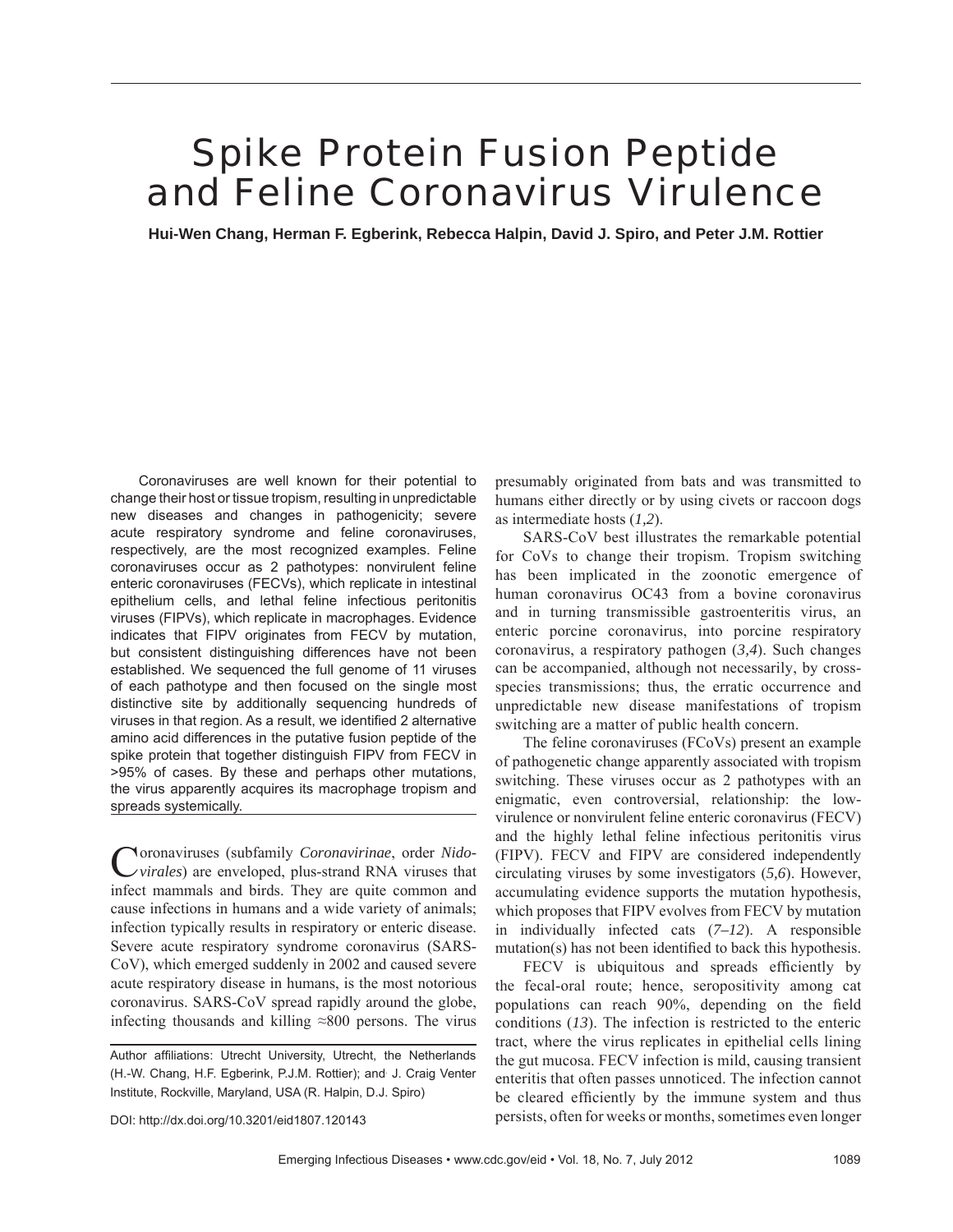# RESEARCH

(*14–18*). In contrast, FIPV is rare, but the consequences of infection are devastating. FIPV infection causes a progressive systemic disease called feline infectious peritonitis. The disease affects many organs, usually inducing fatal immunopathologic disease characterized by disseminated pyogranulomas and severe inflammatory damage to serosal membranes.

In the past, sequence differences in several virus genes, including those encoding membrane and spike (S) structural proteins and the so-called group-specific proteins 3c and 7b, have been implicated in the FCoV virulence shift (*5–7,10,11,19–22*). However, none of these differences appeared to consistently correlate with disease phenotype. To establish a consistent cause for a virulence shift in FCoV, specifically the predominant serotype I FCoV, we sequenced the entire genome of several FECV and FIPV specimens and then concentrated on the most conspicuous region of consistent difference by collecting and sequencing additional FECV and FIPV samples.

# **Materials and Methods**

#### **Viruses and Clinical Specimens**

FECV strain RM and FECV strain UCD (FECV UU2) were propagated in specific pathogen–free cats. FIPV UU3 was obtained from a lymph node of a cat infected with FECV UCD; the presence of feline infectious peritonitis in the cat was pathologically confirmed. During 2006–2011, with the assistance of veterinarians in the Netherlands, we randomly obtained field cats with suspected feline infectious peritonitis and feces samples from apparently healthy cats from all geographic areas of the Netherlands; we did not use any selection criteria, such as age, sex, or breed of cat. Cats originated from 144 different catteries and single- and multicat households. Cats were pathologically diagnosed with feline infectious peritonitis by postmortem examination at the Veterinary Pathology Department, Utrecht University; findings confirmed that the cats had feline infectious peritonitis. Ascites samples and lesions from affected organs were obtained for RNA isolation. Fecal material from apparently healthy cats was obtained from the rectum by using a cotton swab.

## **RNA Preparation**

We suspended fecal specimens to a final concentration of 10% (wt/vol) in phosphate-buffered saline by vigorously vortexing the specimens. The supernatant was cleared (centrifugation for 10 min at  $3,000 \times g$ ) and then used for RNA extraction. Following the manufacturer's protocols, we used the QIAamp Viral RNA Mini Kit (QIAGEN, Valencia, CA, USA) to extract viral RNA from 140 μL of fecal supernatants or ascites and the QIAamp RNeasy Mini Kit to extract viral RNA from 30 mg of organ tissue homogenate.

## **FCoV Detection and Serotyping**

We tested RNA isolated from organs or ascites of cats with feline infectious peritonitis and from feces of apparently healthy cats for the presence of FCoV RNA by using a reverse transcription nested PCR (RT-nPCR) targeting the highly conserved 3× untranslated region (*23*). Samples with results positive for FCoV were checked for the virus serotype by using an RT-nPCR targeting the S gene (*24*). Only samples positive for serotype I FCoV were included in this study.

We determined the sequence in the S gene region of interest by using an RT-nPCR. In brief, we synthesized complementary DNA by using an antisense primer (5′-CCCTCGAGTCCCGCAGAAACCATACCTA-3′) and superscript II reverse transcriptase (Promega, Madison, WI, USA) at 50°C for 1 h. We then performed the PCR by using *Taq* DNA polymerase (Promega) and specific primers (sense 5′-CAATATTACAATGGCATAATGG-3′, antisense 5′-CC CTCGAGTCCCGCAGAAACCATACCTA-3') for the first reaction and specific primers (sense 5'-GGCATAATG GTTTTACCTGGTG-3′, antisense 5′-TAATTAAGCCT CGCCTGCACTT-3′) for the second reaction. PCR cycling conditions were 30 cycles at 94°С for 60 s, at 50°С for 30 s, and at 72°С for 1 min plus a 7-min extension at 72°С at the end of the reaction. All enzymes were used according to the manufacturer's instructions. Primer pairs were expected to generate a 598-bp product for the first PCR run and a 142bp product for the second run.

Representative PCR products were purified by electrophoresis in 2% agarose gel followed by extraction from the gel by using a gel extraction kit (QIAGEN) according to the manufacturer's recommended instructions. Macrogen Inc. (http://dna.macrogen.com/eng/) sequenced the gel-purified DNA.

#### **Full Genome Sequencing**

Two 96-well plates of degenerate primers (online Technical Appendix, www.cdc.gov/eid-static/spreadsheets/ 12-0143-Techapp.xls) were designed from aligned reference genomes by using a computational PCR primer design pipeline. The pipeline was developed at the J. Craig Venter Institute (JCVI) to produce tiled amplicons with an optimal length of 550 bp, with 100-bp overlap to provide 6-fold sequence coverage of the genome. An M13 sequence tag was added to the 5× end of each degenerate primer and was used for sequencing. Primers were arranged in a 96-well plate format, and all PCRs for each sample were performed in 2 plates. The primers used in this study are listed in the online Technical Appendix.

Sequencing reactions were performed by using Big Dye Terminator (Applied Biosystems, Foster City, CA, USA) chemistry. Each amplicon was sequenced from both ends by using M13 primers, and sequencing reactions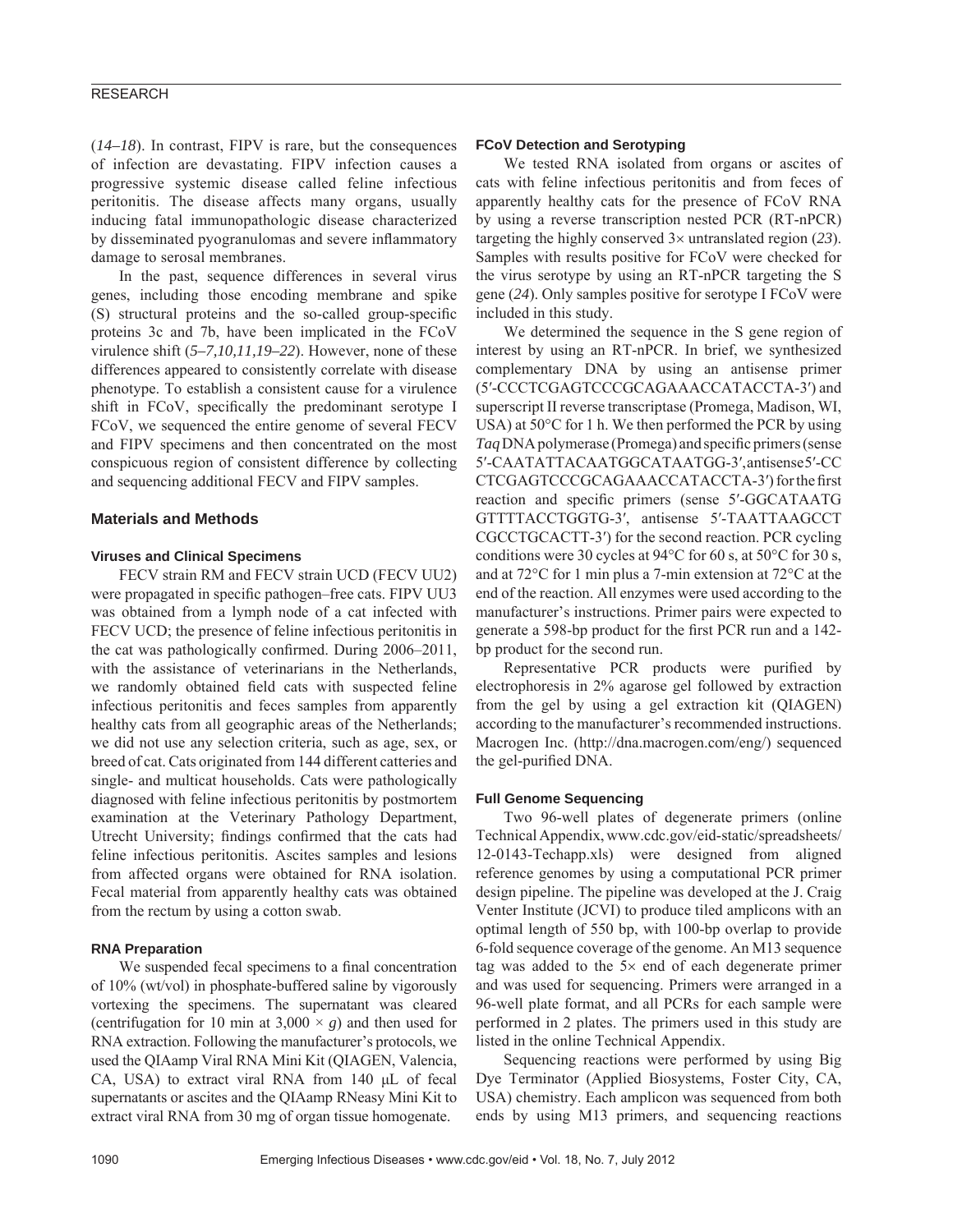were analyzed by using a 3730 ABI sequencer (Applied Biosystems). Raw sequence data were trimmed to remove any primer-derived and low-quality sequence; gene sequences were assembled by using a viral assembly tool (www.jcvi.org/cms/research/software). Assemblies were edited computationally and manually. When insufficient underlying sequence information was obtained, the sample was entered into the secondary sequencing pipeline and reamplified by using existing primers or primers designed from the problematic sequence assembly itself. The reamplified sample was then sequenced again.

An RNA virus genome prediction program called VIGOR (Viral Genome ORF Reader, JCVI (www.jcvi. org/vigor) can decode many classes of viruses, taking into account virus-specific features, such as alternative splicing, internal open reading frames, and ribosomal slippage. This program was used to annotate de novo assemblies of coronaviruses sequenced at JCVI and also to validate newly assembled genomes during the finishing process. Last, we performed a quality control assessment and manually inspected the gene predictions before loading them into the annotation database at JCVI, from which they were exported in formats acceptable to the National Center for Biotechnology Information.

## **Multiple-Sequence Alignment**

The full-length and partial FCoV genomic nucleotide sequences we obtained were deposited in the National Center for Biotechnology Information database (www.ncbi. nlm.nih.gov). The sequence accession numbers of the fulllength FCoV sequences used in this study are listed in Table 1. The GenBank accession numbers for the partial S gene sequences are JQ304323–JQ304518. Multiple-sequence alignments were constructed by using Clustal W (www.ebi. ac.uk/clustalw) with the Lasergene MegAlign (DNASTAR, www.dnastar.com/t-sub-products-lasergene-megalign. aspx) and MEGA4 (www.megasoftware.net) software programs. To identify key differences between FIPV and FECV, we analyzed their genomes and proteomes; for each nucleotide or amino acid position, we determined the rate at which FIPVs differed from all FECVs at that position. Phylogenetic analysis was performed by using features of the MEGA4 suite of programs. Phylogenetic trees of these sequences were obtained by using the neighbor-joining method. The bootstrap consensus tree, inferred from 1,000 replicates, was prepared; positions containing gaps and missing data were eliminated from the dataset.

#### **Results**

# **Full Genome Sequencing**

To identify the distinguishing difference(s) between the FCoV pathotypes, we initiated a full genome sequencing

| Table 1. GenBank accession numbers for viruses for which the    |
|-----------------------------------------------------------------|
| genomes were fully sequenced in a study to distinguish virulent |
| from nonvirulent feline coronaviruses                           |

| Virus strain                          | Accession no. |
|---------------------------------------|---------------|
| Feline infectious peritonitis viruses |               |
| UU3                                   | FJ938061      |
| UU4                                   | FJ938054      |
| UU <sub>5</sub>                       | FJ938056      |
| UU8                                   | FJ938055      |
| UU9                                   | FJ938062      |
| <b>UU15</b>                           | FJ938057      |
| <b>UU16</b>                           | FJ938058      |
| <b>UU17</b>                           | HQ012367      |
| <b>UU21</b>                           | HQ012369      |
| <b>UU24</b>                           | HQ012370      |
| <b>UU30</b>                           | HQ392472      |
| Feline enteric coronaviruses          |               |
| <b>RM</b>                             | FJ938051      |
| UU2 (UCD)                             | FJ938060      |
| UU7                                   | FJ938053      |
| <b>UU10</b>                           | FJ938059      |
| <b>UU11</b>                           | FJ938052      |
| <b>UU18</b>                           | HQ012368      |
| <b>UU19</b>                           | HQ392490      |
| <b>UU20</b>                           | HQ392471      |
| <b>UU22</b>                           | GU553361      |
| <b>UU23</b>                           | GU553362      |
| <b>UU31</b>                           | HQ012371      |

program of FECVs found in the feces of apparently healthy cats and of FIPVs found in organs or ascites of cats with pathologically confirmed feline infectious peritonitis. To obtain a more extensive analysis of the coronavirus genome, this sequencing program is still ongoing; however, after the sequences of 11 genomes of each pathotype were completed, we performed a comparative FECV–FIPV analysis, screening the genomes for nucleotide differences (Table 1). This was done by counting, for every nucleotide position, the number of FIPV genomes for which the identity at that position differed from that in all FECV genomes.

Our results showed that differences were scattered along the entire genome (Figure 1). At 2,963 (10%) of the 29,277 genome positions, the nucleotide identity in at least 1 of the 11 FIPVs did not occur in any of the 11 FECVs. Of these 2,963 positions, 1,187 occurred in gene 1ab, 1,246 in the S gene, 248 in gene cluster 3abc, 22 in the envelope protein gene, 42 in the membrane protein gene, 113 in the nucleocapsid protein gene, and 106 in gene cluster 7ab, showing the disproportionally large genetic variation in the S gene. The frequency with which differences occurred at different nucleotide positions across the genome showed the following distribution: a difference was detected  $1\times$  at 1,914 positions,  $2 \times$  at 945 positions,  $3 \times$  at 87 positions,  $4 \times$ at 15 positions, and  $5 \times$  at 1 position. At 1 position (23531), the nucleotide identity in 9 of the FIPVs was not found in any of the FECVs. No position(s) uniquely distinguished the 2 FCoV pathotypes.

Nucleotide identity differed the most at position 23531: it was highly conserved (100% A) in all FECV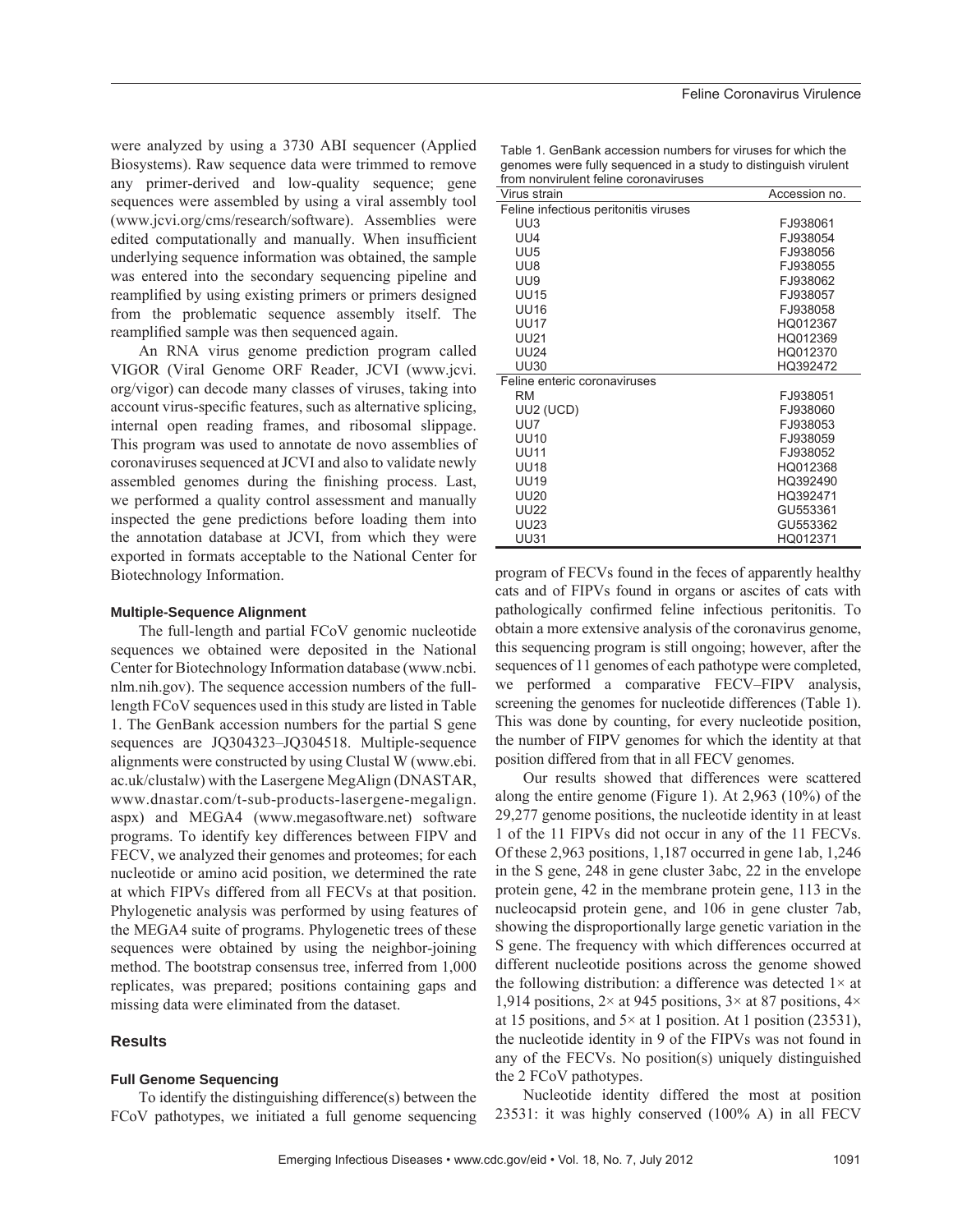# RESEARCH



Figure 1. Comparison of full genomes of 11 lethal feline infectious peritonitis viruses (FIPVs) with full genomes of 11 nonvirulent feline enteric coronaviruses (FECVs). Nucleotide (nt) positions are shown on the x-axis; y-axis indicates number of FIPV genomes for which the identity at the nt position differed from identity at same position in all FECV genomes. FIPV strain C1Je (GenBank accession no. DQ848678) was used as the reference for nt numbering. \*Highest difference score: 9 FIPVs had identities at nt position 23531 that differed from those at the same position in all FECVs. 1a, gene 1a; 1b, gene 1b; S, spike protein gene; 3abc, gene cluster 3abc; E, envelope protein gene; M, membrane protein gene; N, nucleocapsid protein gene; 7ab, gene cluster 7ab.

genomes, and it was C or T in 9 of the 11 FIPV genomes. This difference occurs in the S gene and results in an amino acid difference in the predicted S protein. Thus, although all FECV S proteins have a methionine at position 1058, a leucine is encoded in the 9 FIPVs, irrespective of the identity of the genetic difference (C or T).

## **Sequencing of the S gene**

To further investigate the single most prominent region of difference between FECVs and FIPVs, we established an RT-nPCR method to amplify and analyze the genomic region covering nucleotides 23442–24040 for the first PCR run and nucleotides 23451–23593 for the second run, which includes deviant position 23531. Altogether, 183 FECV and 118 FIPV RNAs isolated from different cats were sequenced in this specific region. Results for the 11 entirely sequenced FECVs and FIPVs are shown in Figure 2. The A at nucleotide 23531 was 100% conserved in all 183 FECVs in our collection. Of the 118 FIPVs, 96 (81.4%) had a T and 12 (10.2%) a C at this position; in both cases, this changes the methionine occurring at position 1058 in the FECV S protein into a leucine in FIPV (i.e., mutation M1058L).

## **Phylogenetic Analysis**

Assuming that the difference observed in 108 of the 118 sequenced FIPVs may be responsible for the virulent

phenotype, the remaining 10 viruses should be expected to carry alternative differences. In search of those differences, we performed a phylogenetic analysis of the partial nucleotide sequences accumulated by the RT-nPCR procedure, but the results did not enable further differentiation (data not shown). When carrying out a phylogenetic analysis of the translated partial amino acid sequences, we observed a small but distinct second cluster B in addition to the major cluster A constituted by the FIPVs having leucine at position 1058 in their S protein (Figure 3). This smaller cluster, formed by 5 (4.2%) of the sequenced FIPVs, appeared to be characterized by the occurrence of an alanine at position 1060 (i.e., mutation S1060A), just 2 residues downstream of the M1058 that is changed in most FIPVs. All other FIPVs and all sequenced FECVs consistently had a serine at this position. The difference is brought about in all 5 cases by a T→G change at nucleotide 23537. Overall, we have detected characteristic differences with FECV for 113 (95.8%) of the 118 sequenced FIPVs. These differences were observed in both pathologic forms (i.e., wet and dry forms) of feline infectious peritonitis (Table 2).

# **Discussion**

Our findings show differences in 2 alternative codons of the FCoV S gene that correlate with the feline infectious peritonitis disease phenotype in >95% of cases. Besides providing a realistic basis for diagnostic discrimination of the 2 FCoV pathotypes, our findings also support the

| 23510                                                                                                                    | 23520 | 23530 | 23540 | 23550 | 23560 | 23570 | 23580 | 23590 | 23600 |  |  |
|--------------------------------------------------------------------------------------------------------------------------|-------|-------|-------|-------|-------|-------|-------|-------|-------|--|--|
| TASLIGGHALIGSITSAVAVPPANOVOARLNYVALO C13e                                                                                |       |       |       |       |       |       |       |       |       |  |  |
|                                                                                                                          |       |       |       |       |       |       |       |       |       |  |  |
| T A S L I G G H A L G S I T S A V A V P F S M O V O A R L N Y V A L O Black                                              |       |       |       |       |       |       |       |       |       |  |  |
| ACAGCATCTTTAATTGGAGGTATGGCTUTGGGCTCTATCACATCCGCTGTAGCTGTCCCTTTTTCCATGCAGGTGCAGGCTAGGCTTAATTATGTTGCATTACAA                |       |       |       |       |       |       |       |       |       |  |  |
| T A S L I G G H A L G S I T S A V A V P F A H Q V Q A R L N Y V A L Q FIFV UU3                                           |       |       |       |       |       |       |       |       |       |  |  |
| ACTGCCTCTTTAATAGGAGGCATGGCCTTQGGCTCTATTACATCTGCTGTAGCTGTCCCATTCGCCATGCAAGTGCAGGCTAGGCTTAATTATGTTGCACTACAA                |       |       |       |       |       |       |       |       |       |  |  |
| T A S L I G G H A L G S I T S A V A V P F S H O V O A R L N Y V A L O FIFVUU4                                            |       |       |       |       |       |       |       |       |       |  |  |
| ACTGCATCTTTAATAGGAGGTATGGCTTTTGGGTTCTATTACTTCAGCTGTCGCCGTGCCTTTTTCTATGCAAGTACAGGCCAGACTTAACTATGTCGCGTTACAA               |       |       |       |       |       |       |       |       |       |  |  |
| T A S L I G G H A L G S I T S A V A V P F A M Q V Q A R L N Y V A L Q FIFV UUS                                           |       |       |       |       |       |       |       |       |       |  |  |
| ACTGCCTCATTGATTGGTGGTATGGCTETGGGTTCTATCACTTCTGCTGTGGCTGTTCCPTTCGCCATGCAAGTGCAAGCTAGGCTTAATTATGTTGCACTACAA                |       |       |       |       |       |       |       |       |       |  |  |
| T A S L I G G H A L G S I T S A V A V P F A H O V O A R L N Y V A L O FIPV UU8                                           |       |       |       |       |       |       |       |       |       |  |  |
| ACTOCATCCTTAATAGGAGGCATGGCTCTGTGD3TTCTATTACATCAGCTGTCGCCGTGCCCTTTTGCTATGCAAGTTCAGGCTAGACTTAACTATGTCGCATTACAA             |       |       |       |       |       |       |       |       |       |  |  |
| T A S L I G G H A K G S I T S A V A V P F A H Q V Q A R L N Y V A L Q FIFV UU9                                           |       |       |       |       |       |       |       |       |       |  |  |
| ACTGCCTCATTAATAGGCGGTATGGCTATGGGTTCTATTACATCTGCTGTAGCTGTTCCTTTTGCTATGCAAGTGCAGGCTAGGCTTAATTATGTTGCATTGCAA                |       |       |       |       |       |       |       |       |       |  |  |
| T A S L I G G H A L G S I T S A V A V P F A H O V O A R L N Y V A L O FIFV UULS                                          |       |       |       |       |       |       |       |       |       |  |  |
| ACTGCCTCTTTAATAGGAGGTATGGCTTTGGGTTCTATTACTTCCGCAGTAGCCGTACCTTTTGCCATGCAAGTACAGGCTAGACTTAATTATGTTGCACTACAA                |       |       |       |       |       |       |       |       |       |  |  |
| T A S L I G G H A L G S I T S A V A V P F A H O V O A R L N Y V A L O FIFV UU16                                          |       |       |       |       |       |       |       |       |       |  |  |
| ACTGCCTCGTTGATTGGAGGTATGGCCTFGGGTTCTATTACATCTGCTGTGGCCGTACCTTTCGCCATGCAAGTGCAGGCTAGGCTYAATTATGTGCATTACAA                 |       |       |       |       |       |       |       |       |       |  |  |
| T A S L I G G H A L G S I T S A V A V P F A H O V O A R L N Y V A L O FIFV UU17                                          |       |       |       |       |       |       |       |       |       |  |  |
| ACAGCTTCTTTAATAGGAGGTATGGCTTTGGGCTCTATTACTTCTGCTGTTGCAGTTCGCCTTCGCCATGCAAGTGCAAGCTAGGCTTAATTATGTGCATTACAA                |       |       |       |       |       |       |       |       |       |  |  |
| T A S L I G G H A L G S I T S A V A V P F A H O V O A R L N Y V A L O FIFV UU21                                          |       |       |       |       |       |       |       |       |       |  |  |
| ACCGCCTCTTTAATAGGGGGTATGGCTETGGGTTCTATTACATCCGCTGTAGCTGTGCCTTTCGCCATGCAAGTGCAGGCGAGGCTTAATTATGTTGCATTACAG                |       |       |       |       |       |       |       |       |       |  |  |
| T A S L I G G H A K G A I T S A V A V P F A K O V O A R L N Y V A L O FIFV 0024                                          |       |       |       |       |       |       |       |       |       |  |  |
|                                                                                                                          |       |       |       |       |       |       |       |       |       |  |  |
| TASLIGGHALOSITSAVAVPFAMOVOARLNYVALO FIFVUU30                                                                             |       |       |       |       |       |       |       |       |       |  |  |
| ACTGCCTCTCTAATAGGAGGTATGGCT <mark>TTGGGTTCTATTACATCTGCTGTGGCTGTCCCOSTTCGCCATGCAAGTGCAAGCTAGGCTTAACTATGTTGCACTACAA</mark> |       |       |       |       |       |       |       |       |       |  |  |
| T A S L I G G H A H G S I T S A V A V P F A H O V O A R L N Y V A L O FECVEM                                             |       |       |       |       |       |       |       |       |       |  |  |
| ACTGCCTCTTTAATAGGAGGTATGGCTATGGGTTCTATTACCTCAGCTGTRGCAGTGCCTTTTGCCATGCAAGTACAGGCAAGACTTAAYTACGTCGCGTTACAA                |       |       |       |       |       |       |       |       |       |  |  |
| T A S L I G G H A M G S I T S A V A V P F A M Q V Q A R L N Y V A L Q FECVUU2                                            |       |       |       |       |       |       |       |       |       |  |  |
| ACTGCCTCTTTAATAGGAGGCATGGCCATGGGCTCTATTACATCTGCTGTAGCTGTCCCATTCGCCATGCAAGTGCAGGCTAGGCTTAATTATGTGCACTACAA                 |       |       |       |       |       |       |       |       |       |  |  |
| T A S L I G G H A M G S I T S A V A V P F A M O V O A R L N Y V A L O FECVUUT                                            |       |       |       |       |       |       |       |       |       |  |  |
| ACTGCATCTTTAATAGGAGGTATGGCTATGGGTTCTATTACTTCAGCTGTCGCCGTGCCTTTTGCTATGCAAGTACAGGCCAGACTTAACTATGTCGCGTTACAA                |       |       |       |       |       |       |       |       |       |  |  |
| T A S L I G G H A H G S I T S A V A V P F A H Q V Q A R L N Y V A L Q FECV UU10                                          |       |       |       |       |       |       |       |       |       |  |  |
| ACTOCCTCTTTAATAGGAGGTATGGCTATGGGCTCTATTACATCCGCTGTAGCTGTTCCTTTTGCCATGCAAGTGCAGGCTAGACTTAACTATGTCGCATTACAA                |       |       |       |       |       |       |       |       |       |  |  |
| T A S L I G G H A H G S I T S A V A V P F A H Q V Q A R L N Y V A L Q FECV UULL                                          |       |       |       |       |       |       |       |       |       |  |  |
| ACTGCCTCTTTAATAGGAGGTATGGCTATGGGCTCTATTACATGCGCTGTAGCTGTTCCTTTTGCCATGCAAGTGCAGGCTAGACTTAACTATGTCGCATTACAA                |       |       |       |       |       |       |       |       |       |  |  |
| T A S L I G G H A M G S I T S A V A V P F A M O V O A R L N Y V A L O FECVUOLS                                           |       |       |       |       |       |       |       |       |       |  |  |
| ACTGCCTCTTTAATAGGAGGTATGGCTATGGGCTCTATTACATCCGCTGTAGCTGTTCCTTTCGCCATGCAAGTGCAGGCGAGGCTTAATTATGTTGCATTGCAA                |       |       |       |       |       |       |       |       |       |  |  |
|                                                                                                                          |       |       |       |       |       |       |       |       |       |  |  |
| T A S L I G G H A H G S I T S A V A V P F A H O V O A R L N Y V A L O FECV UU19                                          |       |       |       |       |       |       |       |       |       |  |  |
| ACAGCTTCTTTAATAGGAGGTATGGCTATGGGCTCTATTACTTCTGCTGTTGCAGTTCGCCTTCGCCATGCAAGTGCAAGCTAGGCTTAATTATGTGCATTACAA                |       |       |       |       |       |       |       |       |       |  |  |
| T A S L I G G H A H G S I T S A V A V P F A H O V O A R L N Y V A L O FECV 0020                                          |       |       |       |       |       |       |       |       |       |  |  |
| ACAGCTTCCTTAATAGGAGGTATGGCTATGGGTTCTATCACTTCAGCCGTAGCCGTGCCTTTTGCTATGCAAGTGCAGGCYAGACTTAACTACGTCGCGTTACAA                |       |       |       |       |       |       |       |       |       |  |  |
| T A S L I G G H A K G S I T S A V A V P F A K Q V Q A R L N Y V A L Q FECV UU22                                          |       |       |       |       |       |       |       |       |       |  |  |
| ACCGCCTCTTTANTAGGGGGTATGGCTATGGGTTCTATTACATCCGCTGTAGCTGTGCCTTTCGCCATGCAAGTGCAGGCGAGGCTTAATTATGTTGCATTACAG                |       |       |       |       |       |       |       |       |       |  |  |
| T A S L I G G H A M G S I T S A V A V P F A M O V O A R L N Y V A L O FECVUU23                                           |       |       |       |       |       |       |       |       |       |  |  |
| ACCGCCTCTTTAATAGGGGGTATGGCTATGGGTTCTATTACATCCGCTGTAGCTGTGCCTTTCGCCATGCAAGTGCAGGCGAGGCTTAATTATGTTGCATTACAG                |       |       |       |       |       |       |       |       |       |  |  |
| T A S L I G G H A H G S I T S A V A V P F A H O V O A R L N Y V A L O FECV UU31                                          |       |       |       |       |       |       |       |       |       |  |  |
| ACTGCCTCTCTAATAGGAGGTATGGCTATGGGCTCTATTACATCTGCTGTGGCTGTCCCATTCGCCATGCAAGTGCAAGCTAGGCTTAACTATGTTGCHCTACAA                |       |       |       |       |       |       |       |       |       |  |  |

Figure 2. Alignment of partial nucleotide sequences and translated amino acid sequences in the spike protein of 11 strains each of 2 feline coronavirus pathotypes: FIPVs (lethal) and FECVs (nonvirulent). The viruses were sequenced in a study to distinguish virulent from nonvirulent feline coronaviruses (see Table 1). FIPV strain C1Je (GenBank accession no. DQ848678) was used as the reference for numbering. Sequence positions are shown along the top; virus strains are shown on the right. Specific differences between the pathotypes are boxed. FIPVs, feline infectious peritonitis viruses; FECVs, feline enteric coronaviruses.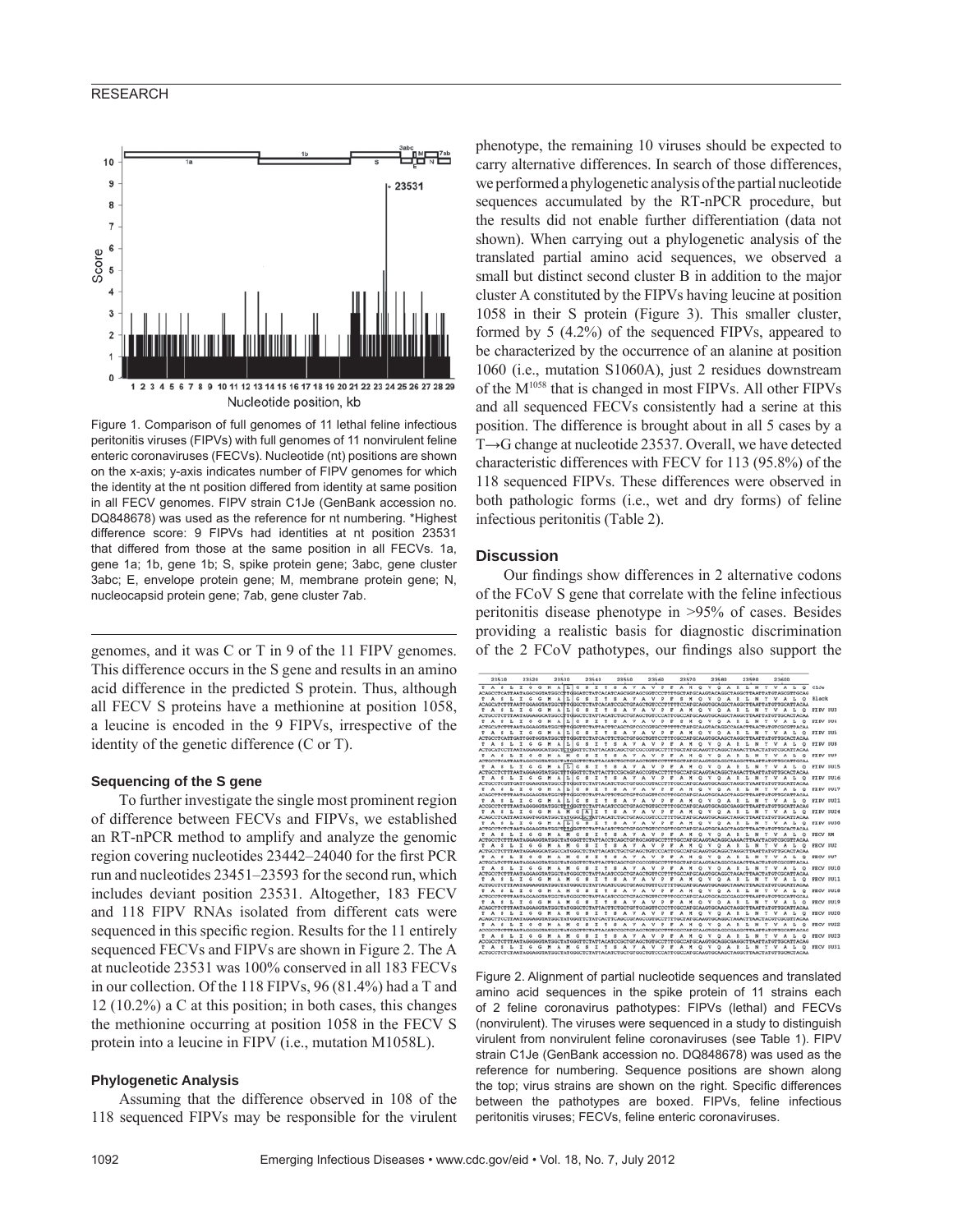

Figure 3. Phylogenetic tree based on partial amino acid sequences (aa 1056–1069) of the spike proteins of 118 feline infectious peritonitis viruses (FIPVs) and 183 feline enteric coronaviruses (FECVs) obtained by using reverse transcription nested PCR and sequencing of the distinguishing genomic region. A circular rooted neighbor-joining tree was constructed by using the bootstrap method and applying 1,000 replicates. Black dots indicate FIPVs. Clade A comprises FIPVs containing the M1058L mutation; clade B comprises FIPVs containing the S1060A mutation.

mutation hypothesis. Thus, we propose that alternative mutations in the S protein of FECV give rise to a tropism change that allows the virus to escape from the intestine into body tissues, where it causes feline infectious peritonitis. Proof of this hypothesis will require introduction of these mutations into the FECV genome and demonstration of the virulence switch by infection of cats. However, this is a formidable challenge in the absence of a reverse genetics system and a proper cell culture system to generate and propagate these viruses.

Our findings relating the S protein to FCoV pathogenicity are not surprising, given earlier explorations into the involvement of various genes (7a, 7b, M, and 3c) (*5–7,10,11,19–22,24,25*). One of the most notable consequences of the presumed mutation in FECV is the acquisition of monocyte/macrophage tropism by the resulting virus (*26*). Thus, whereas replication of FECV is restricted to the epithelial cells lining the gut, the virulence mutation enables FIPV to efficiently infect and replicate in macrophages and spread the infection systemically (*26*). Such tropism change corresponds most logically with a modification in the S protein. An earlier study, using serotype II FCoVs, indicated a virulence role for the S protein  $(21)$ ; however, identification of the mutation(s) was not pursued because of the controversial nature of the FECV strain used in the study (*14*).

As for the serotype II viruses, the putative virulence mutations detected in the serotype I FCoV spike occur in the membrane-proximal domain of the protein. In coronaviruses, the S protein functions in cell entry; it is responsible for receptor attachment and membrane fusion. While the receptor binding site is located in the N terminal part of the protein, fusion is mediated by its membraneproximal part. Coronavirus S proteins are class I fusion proteins, which typically contain domains instrumental for this process: 2 heptad repeat regions and a fusion peptide (*27*). The fusion peptide is located just upstream of the membrane-distal heptad repeat region, but it remains to be proven that it functions as a fusion peptide. The 2 putative virulence mutations identified in our study, M1058L and S1060A, map to this characteristic hydrophobic domain. Both changes are subtle and do not give clues as to their functional consequences. We assume, however, that these alternative mutations have a similar effect, and we speculate that the mutations in the remaining 4% of cases might also occur in the fusion peptide of the S protein.

If these mutations are all that is needed to convert a nonvirulent FECV into a lethal FIPV, the question arises as to why feline infectious peritonitis occurs so infrequently. For example, simple calculations based on a 10<sup>−</sup><sup>4</sup> frequency and a stochastic occurrence of RNA polymerase errors across the genome (*28*) predict that the M1058L mutation, for which 2 alternative substitutions of  $A^{23531}$  (to T or G) occur, would statistically arise once in every  $1.5 \times 10^4$ genomes produced. In experimental FECV infection of kittens, we showed that up to  $10<sup>8</sup>$  genome equivalents of the virus are shed per microliter of feces (*18*); thus, typical FECV infections would be expected to generate thousands of progeny carrying 1 of the critical mutations. However, the virulence phenotype supposedly associated with the mutation is not observed to any proportional extent. We can only speculate as to the reasons.

One likely possibility is that additional mutations (1 or more, perhaps alternative mutations) are required to generate the virulent pathotype. Such mutations would most probably involve the accessory gene 3c, which is intact in FECVs but severely affected in about two thirds of FIPVs (*7,10–12*). The 3c protein apparently is

| Table 2. Prevalence of alternative mutations in feline infectious |
|-------------------------------------------------------------------|
| peritonitis virus spike protein of cats with wet and dry forms of |
| $FIP*$                                                            |

|             |     | Pathologic form of FIP |  |  |  |  |  |
|-------------|-----|------------------------|--|--|--|--|--|
| Mutation    | Wet |                        |  |  |  |  |  |
| M1058L      | 71  | 46                     |  |  |  |  |  |
| S1060A      | 5   |                        |  |  |  |  |  |
| No mutation |     |                        |  |  |  |  |  |
| Total       | 79  | 50                     |  |  |  |  |  |

\*Cats were diagnosed with the dry or wet form of FIP (feline infectious peritonitis) during postmortem examination by a veterinary pathologist. The occurrence and nature of the mutation in the spike gene was established by sequencing.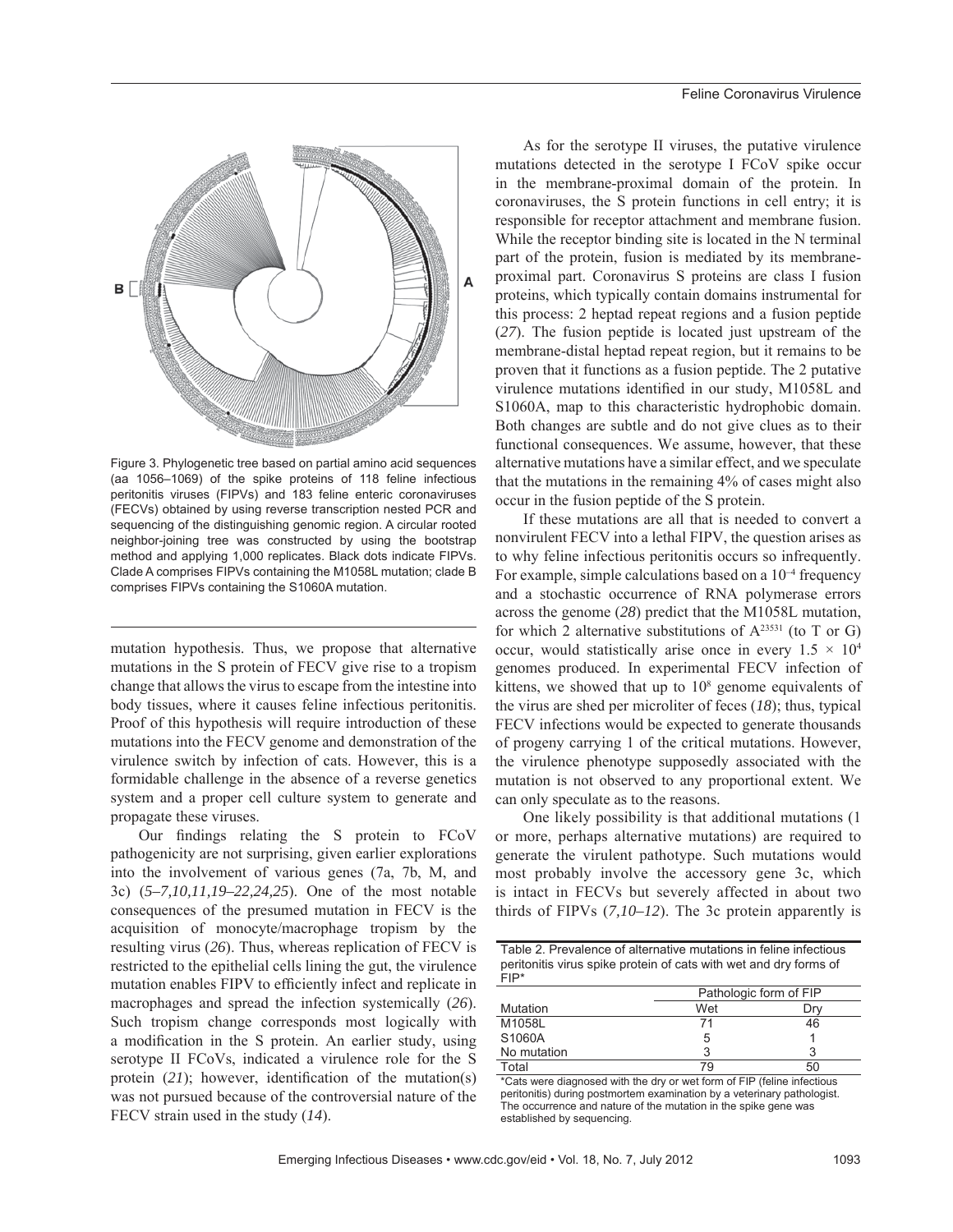# RESEARCH

essential for replication of FECV in the gut but becomes nonessential once virulence mutation(s) elsewhere in the genome (e.g., in the S gene) enable the virus to infect macrophages and spread systemically. As we suggested earlier, loss of 3c function may not only be tolerated, it may even enhance the fitness of the mutant virus in its new biotope and, as a consequence, hamper its return to the gut. If the mutant virus is absent in the gut, it will not be shed in feces, providing an explanation for the seemingly rare incidence of feline infectious peritonitis outbreaks. Our discoveries of the critical differences between FECVs and FIPVs are clearly only a small step toward understanding the pathogenetic phenomena of feline coronavirus infections.

#### **Acknowledgment**

We thank Niels Pedersen for providing FECV strain RM and FECV strain UCD.

This project was funded in part by the National Institute of Allergy and Infectious Diseases, National Institutes of Health, Department of Health and Human Services (contract no. HHSN272200900007C).

Dr Chang is a veterinary postdoctoral researcher in the Virology Division, Department of Infectious Diseases and Immunology, Veterinary Faculty, Utrecht University, the Netherlands. Her research interests include viral pathogenesis and veterinary virology, pathology, and immunology.

#### **References**

- 1. Perlman S, Netland J. Coronaviruses post-SARS: update on replication and pathogenesis. Nat Rev Microbiol. 2009;7:439–50. http:// dx.doi.org/10.1038/nrmicro2147
- 2. Weiss SR, Leibowitz JL. Coronavirus pathogenesis. Adv Virus Res. 2011;81:85–164.
- 3. Laude H, Van Reeth K, Pensaert M. Porcine respiratory coronavirus: molecular features and virus–host interactions. Vet Res. 1993;24:125–50.
- 4. Vaughn EM, Halbur PG, Paul PS. Sequence comparison of porcine respiratory coronavirus isolates reveals heterogeneity in the S, 3, and 3–1 genes. J Virol. 1995;69:3176–84.
- 5. Brown MA, Troyer JL, Pecon-Slattery J, Roelke ME, O'Brien SJ. Genetics and pathogenesis of feline infectious peritonitis virus. Emerg Infect Dis. 2009;15:1445–52. http://dx.doi.org/10.3201/ eid1509.081573
- 6. Brown MA. Genetic determinants of pathogenesis by feline infectious peritonitis virus. Vet Immunol Immunopathol. 2011;143:265-8. http://dx.doi.org/10.1016/j.vetimm.2011.06.021
- 7. Chang HW, de Groot RJ, Egberink HF, Rottier PJ. Feline infectious peritonitis: insights into feline coronavirus pathobiogenesis and epidemiology based on genetic analysis of the viral 3c gene. J Gen Virol. 2010;91:415–20. http://dx.doi.org/10.1099/vir.0.016485-0
- 8. Chang HW, Egberink HF, Rottier PJ. Sequence analysis of feline coronaviruses and the circulating virulent/avirulent theory. Emerg Infect Dis. 2011;17:744–6.
- 9. Poland AM, Vennema H, Foley JE, Pedersen NC. Two related strains of feline infectious peritonitis virus isolated from immunocompromised cats infected with a feline enteric coronavirus. J Clin Microbiol. 1996;34:3180–4.
- 10. Vennema H, Poland A, Foley J, Pedersen NC. Feline infectious peritonitis viruses arise by mutation from endemic feline enteric coronaviruses. Virology. 1998;243:150–7. http://dx.doi.org/10.1006/ viro.1998.9045
- 11. Pedersen NC, Liu H, Dodd KA, Pesavento PA. Significance of coronavirus mutants in diseased tissues of cats suffering from feline infectious peritonitis. Viruses. 2009;1:166–84. http://dx.doi. org/10.3390/v1020166
- 12. Pedersen NC, Liu H, Scarlett J, Leutenegger CM, Golovko L, Kennedy H, et al. Feline infectious peritonitis: role of the feline coronavirus 3c gene in intestinal tropism and pathogenicity based upon isolates from resident and adopted shelter cats. Virus Res. 2012;165:17–28. http://dx.doi.org/10.1016/j.virusres.2011.12.020
- 13. Pedersen NC, Sato R, Foley JE, Poland AM. Common virus infections in cats, before and after being placed in shelters, with emphasis on feline enteric coronavirus. J Feline Med Surg. 2004;6:83–8. http://dx.doi.org/10.1016/j.jfms.2003.08.008
- 14. Pedersen NC, Allen CE, Lyons LA. Pathogenesis of feline enteric coronavirus infection. J Feline Med Surg. 2008;10:529–41. http:// dx.doi.org/10.1016/j.jfms.2008.02.006
- 15. Pedersen NC. A review of feline infectious peritonitis virus infection: 1963–2008. J Feline Med Surg. 2009;11:225–58. http://dx.doi. org/10.1016/j.jfms.2008.09.008
- 16. Kipar A, Meli ML, Baptiste KE, Bowker LJ, Lutz H. Sites of feline coronavirus persistence in healthy cats. J Gen Virol. 2010;91:1698– 707. http://dx.doi.org/10.1099/vir.0.020214-0
- 17. Herrewegh AA, Mahler M, Hedrich HJ, Haagmans BL, Egberink HF, Horzinek MC, et al. Persistence and evolution of feline coronavirus in a closed cat-breeding colony. Virology. 1997;234:349–63. http://dx.doi.org/10.1006/viro.1997.8663
- 18. Vogel L, Van der Lubben M, te Lintelo EG, Bekker CP, Geerts T, Schuijff LS, et al. Pathogenic characteristics of persistent feline enteric coronavirus infection in cats. Vet Res. 2010;41:71. http:// dx.doi.org/10.1051/vetres/2010043
- 19. Sharif S, Arshad SS, Hair-Bejo M, Omar AR, Zeenathul NA, Alazawy A. Diagnostic methods for feline coronavirus: a review. Vet Med Int. 2010:2010:pii:809480.
- 20. Herrewegh AA, Vennema H, Horzinek MC, Rottier PJ, de Groot RJ. The molecular genetics of feline coronaviruses: comparative sequence analysis of the ORF7a/7b transcription unit of different biotypes. Virology. 1995;212:622–31. http://dx.doi.org/10.1006/ viro.1995.1520
- 21. Rottier PJ, Nakamura K, Schellen P, Volders H, Haijema BJ. Acquisition of macrophage tropism during the pathogenesis of feline infectious peritonitis is determined by mutations in the feline coronavirus spike protein. J Virol. 2005;79:14122–30. http://dx.doi. org/10.1128/JVI.79.22.14122-14130.2005
- 22. Takano T, Tomiyama Y, Katoh Y, Nakamura M, Satoh R, Hohdatsu T. Mutation of neutralizing/antibody-dependent enhancing epitope on spike protein and 7b gene of feline infectious peritonitis virus: influences of viral replication in monocytes/macrophages and virulence in cats. Virus Res. 2011;156:72–80. http://dx.doi.org/10.1016/j. virusres.2010.12.020
- 23. Herrewegh AA, de Groot RJ, Cepica A, Egberink HF, Horzinek MC, Rottier PJ. Detection of feline coronavirus RNA in feces, tissues, and body fluids of naturally infected cats by reverse transcriptase PCR. J Clin Microbiol. 1995;33:684–9.
- 24. Addie DD, Schaap IA, Nicolson L, Jarrett O. Persistence and transmission of natural type I feline coronavirus infection. J Gen Virol. 2003;84:2735–44. http://dx.doi.org/10.1099/vir.0.19129-0